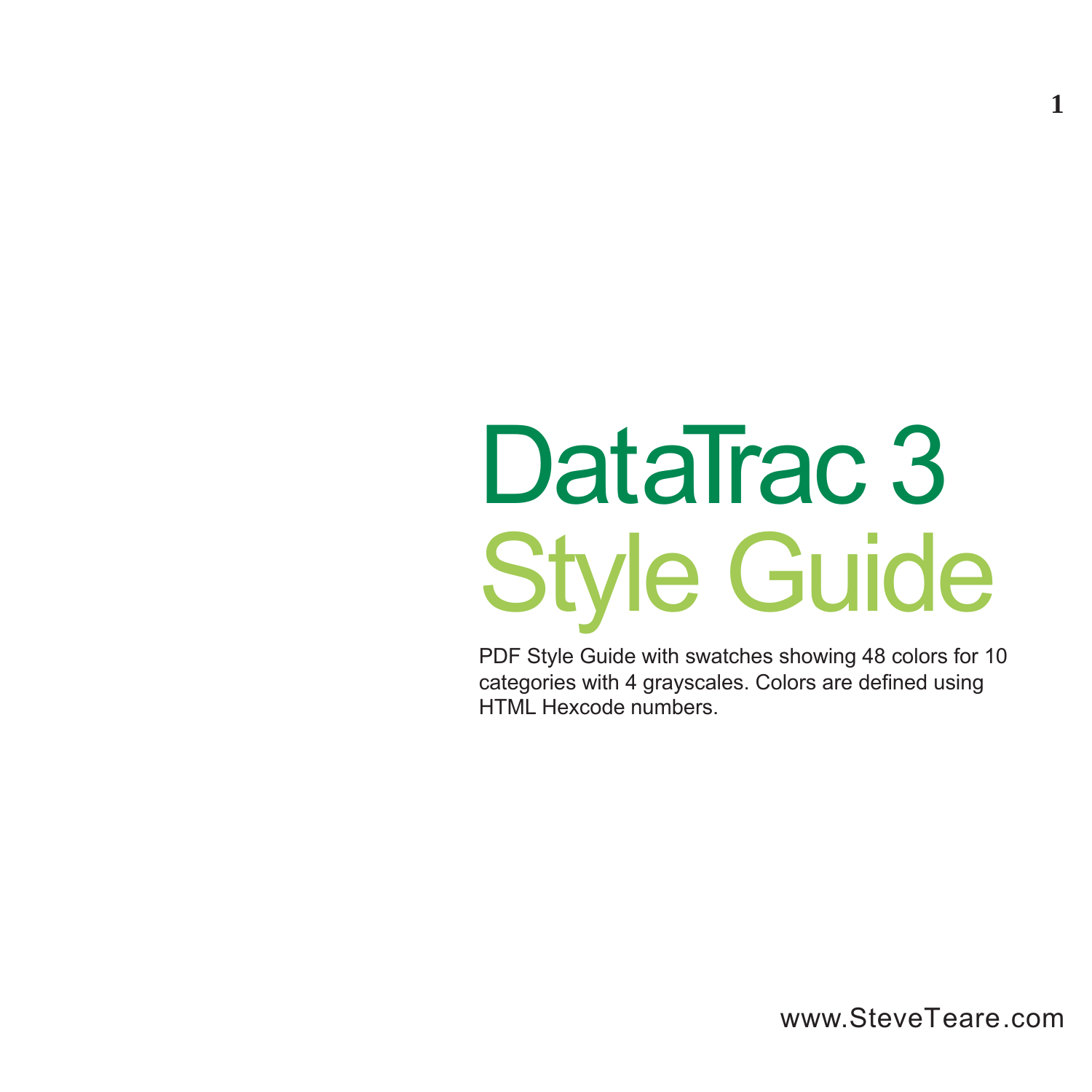#### Graphic User Interface Color Theme **DataTrac 3 Design Criteria**

**PAGE CHROME:** Environmental Science **LINES AND BARS:** High contrast colors.

#### **65 COLORS Requested**

12 different color categories with 5 grayscale levels in each category. + 5 spare masters.

#### **DELIVERABLES**

PDF Style Guide with swatches showing 48 colors for 10 categories with 4 grayscales. Colors are defined using HTML Hexcode numbers.

#### **HUMAN LIMITATIONS: COLOR PERCEPTION**

Lowest grayscale of any category must be 30%.

Yellow is forbidden as it is too close to white. Gray is forbidden because those are just tints of black.

#### **MEASUREMENT --categories**

- 1. Volumetric water content (VWC)
- 2. Temperature
- 3. Electrical Conductivity (EC)
- 4. Leaf Wetness
- 5. Precipitation
- 6. Wind speed
- 7. Radiation (undefined)
- 8. Humidity (RH)
- 9. Photosynthetically Active Radiation (PAR)
- 10. Water Potential
- 11. Air Pressure (undefined)
- 12. Drainage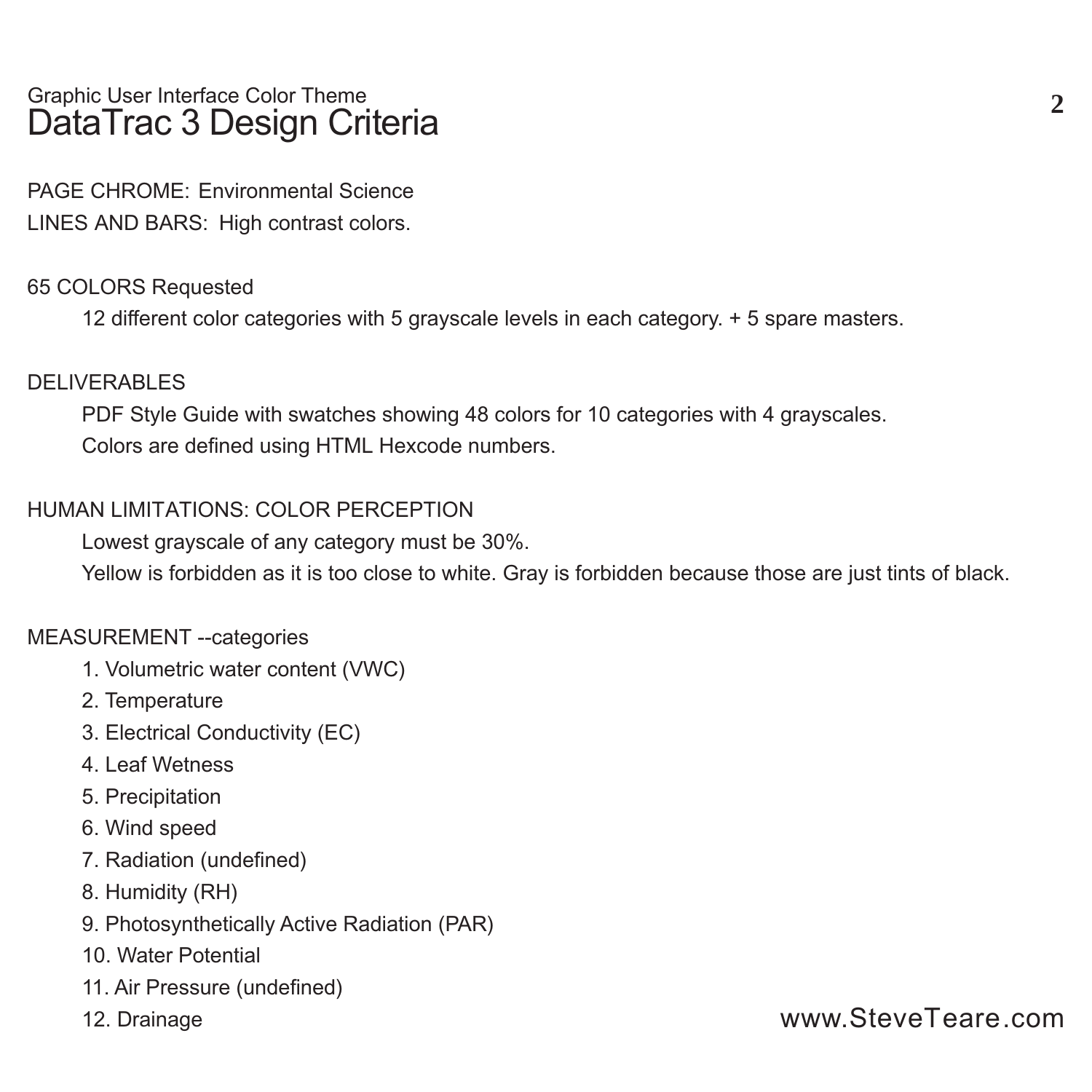#### **Before PAGE CHROME**





**After PAGE CHROME**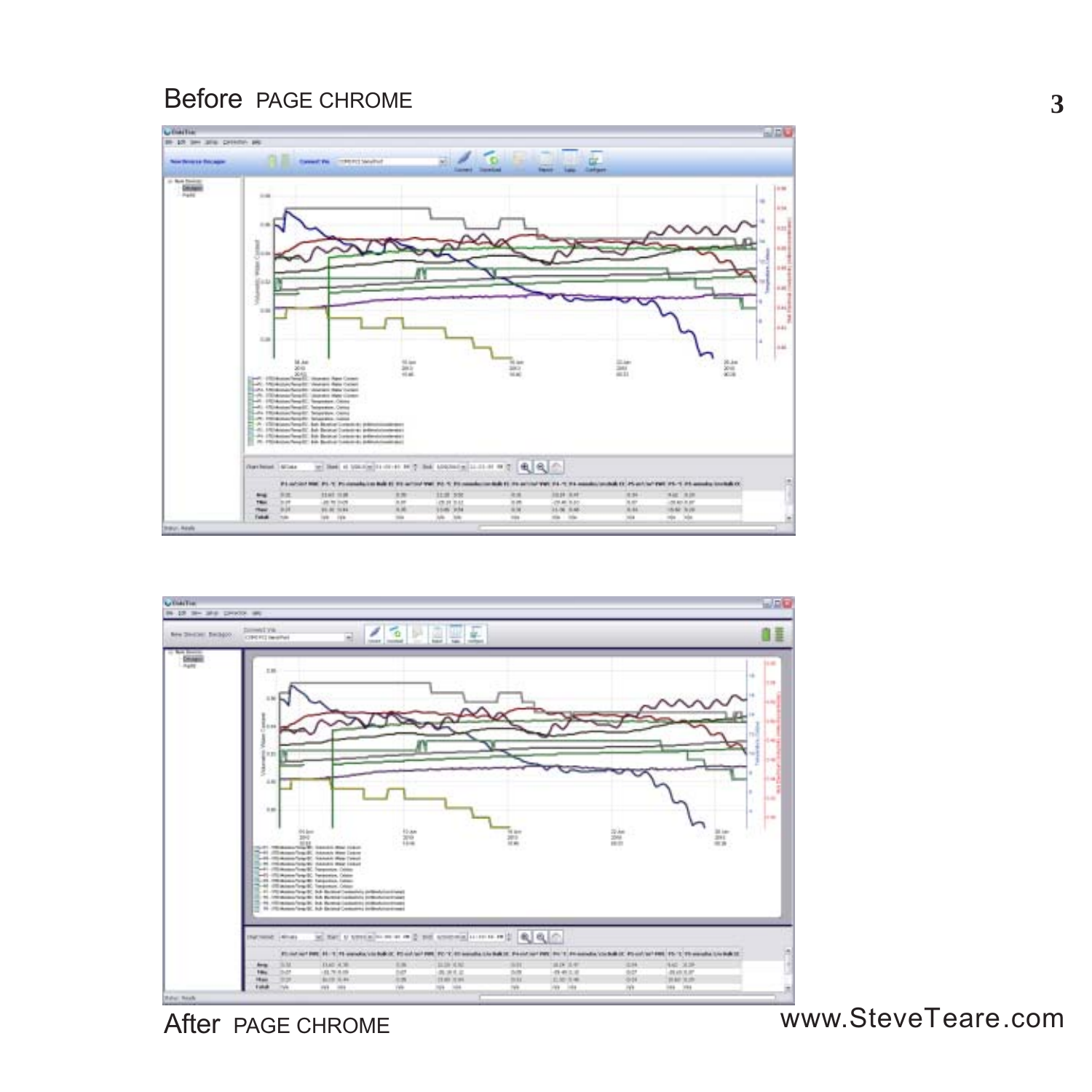## **Simple changes improve GUI usability .**

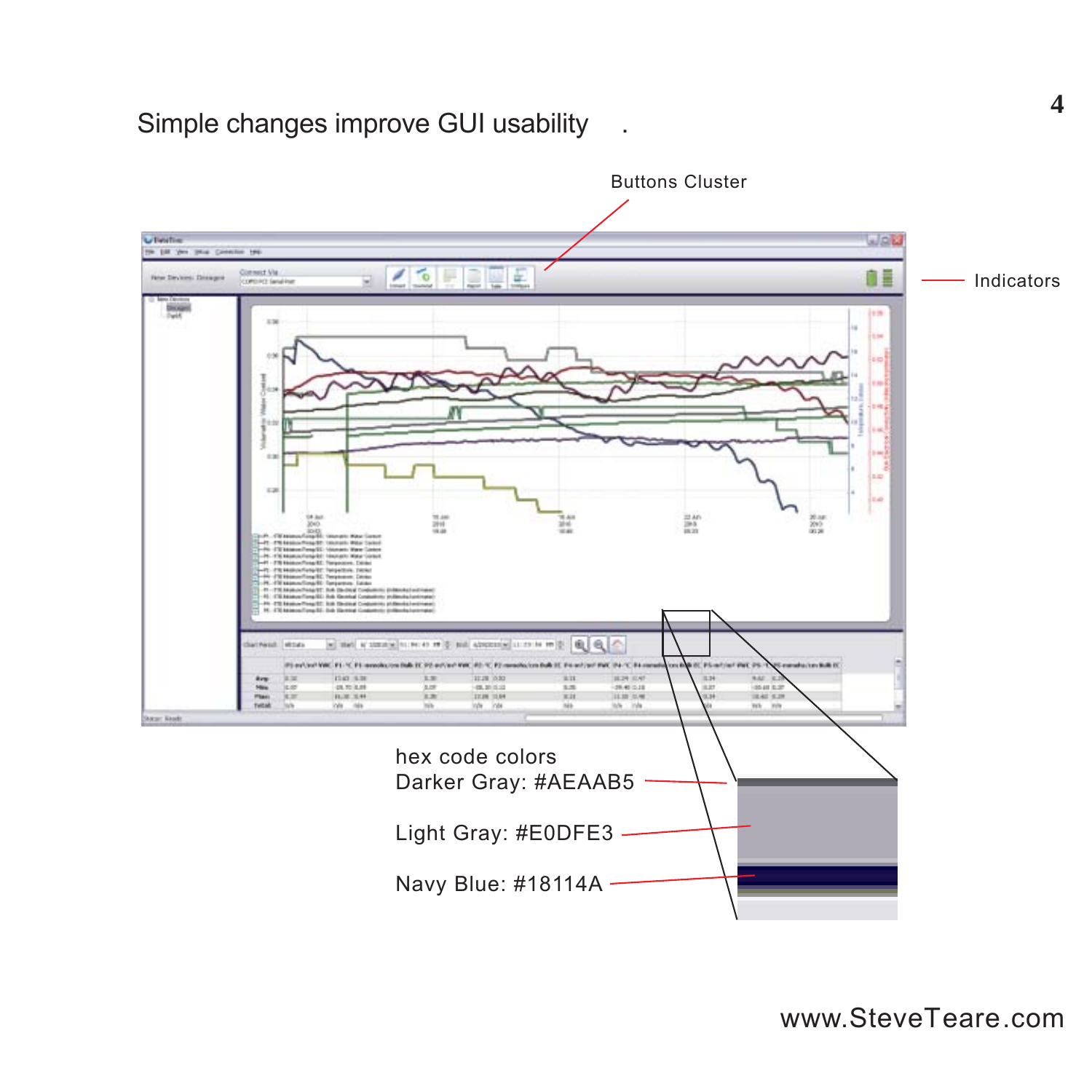## Data colors

While there are millions of colors to choose from there are limitations for human perception of color differences.

The color set is limited to elemental "crayon" colors and their tints (grayscales.) When rainbow colors are too close, they become unusable as differentiators especially on electronic displays which vary in age and settings.

Only 44 colors are recommended and even that is pushing human patience and tolerance.

A primary goal is to reduce visual noise and improve human interpretation of complex data.

Where more than four colors are needed for one parameter, it will be neccessary to use dashed lines or other symbols in charting more data.

There is a heirarchy. The solid color should be assigned first and then descend to lighter tints in order. This will create a subtle "depth illusion" on screen.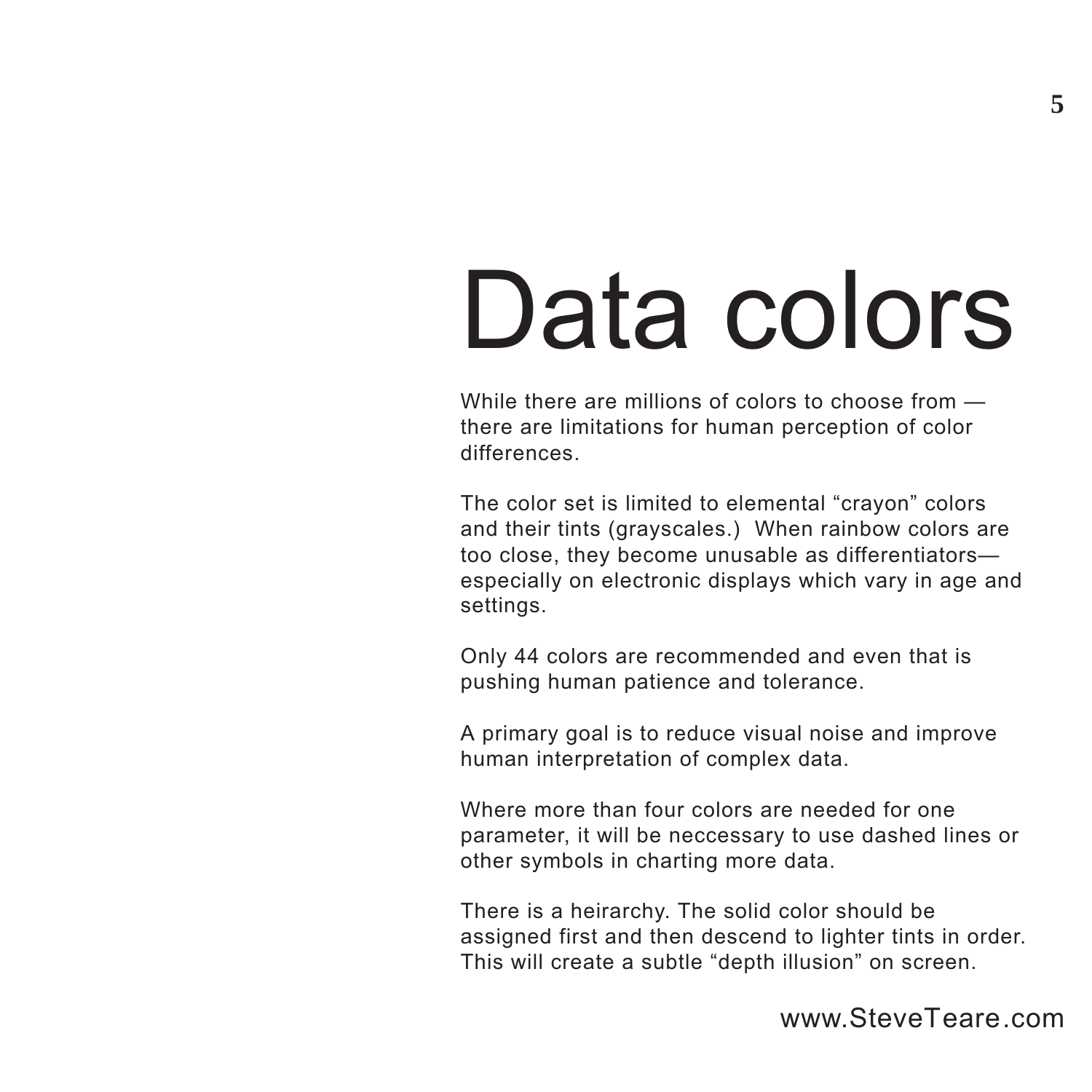## Volumetric Water Content (VWC)

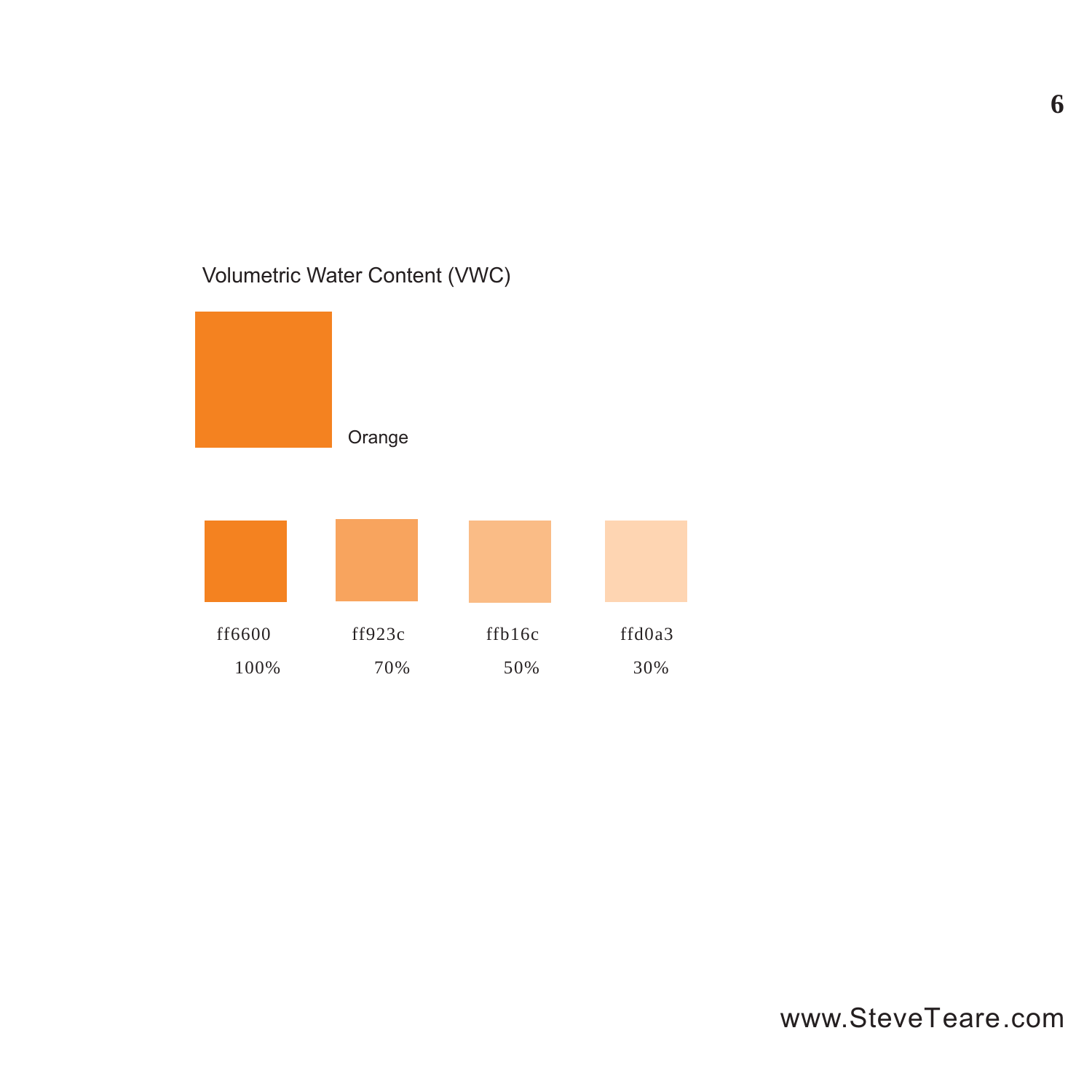## **Temperature**



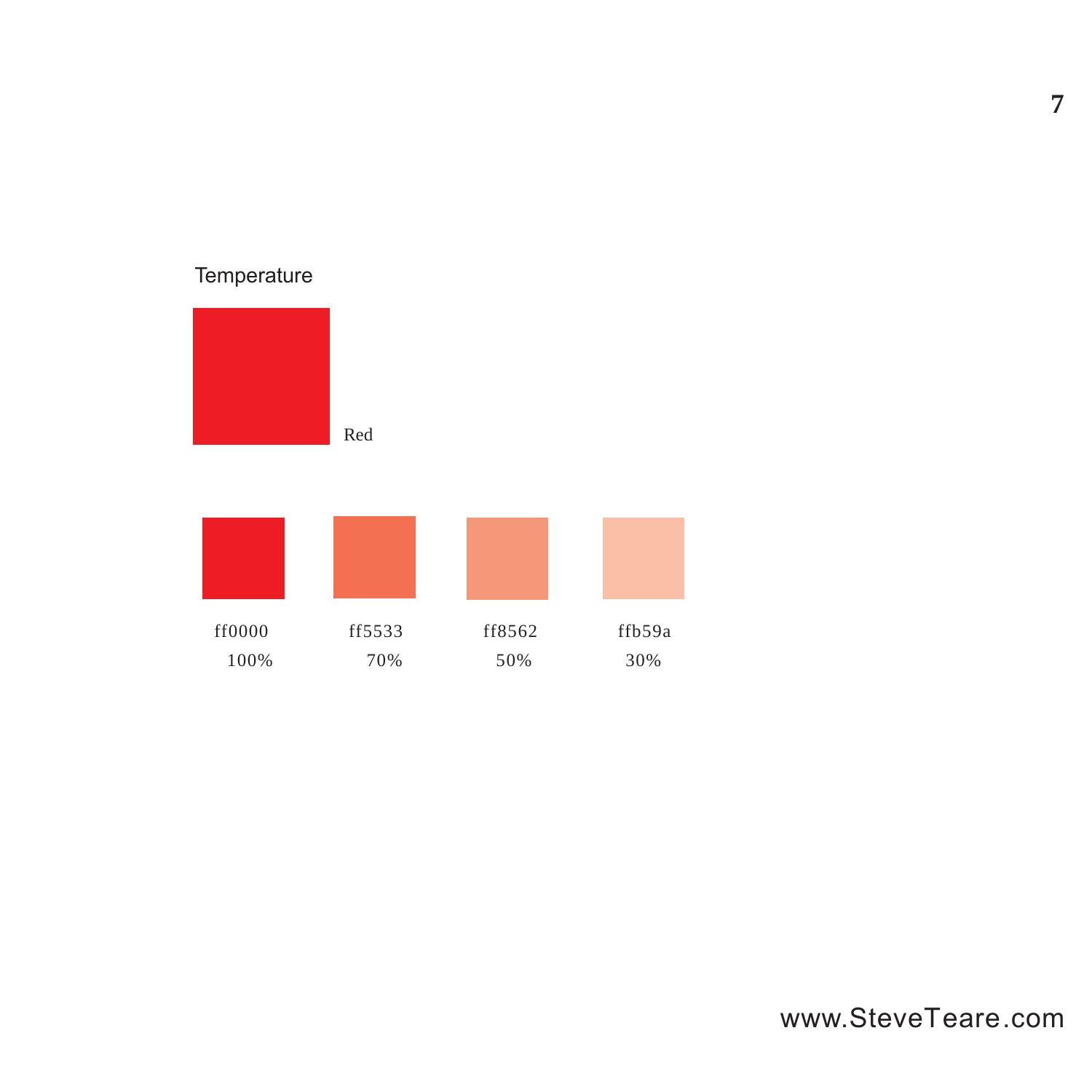## Electrical Conductivity (EC)



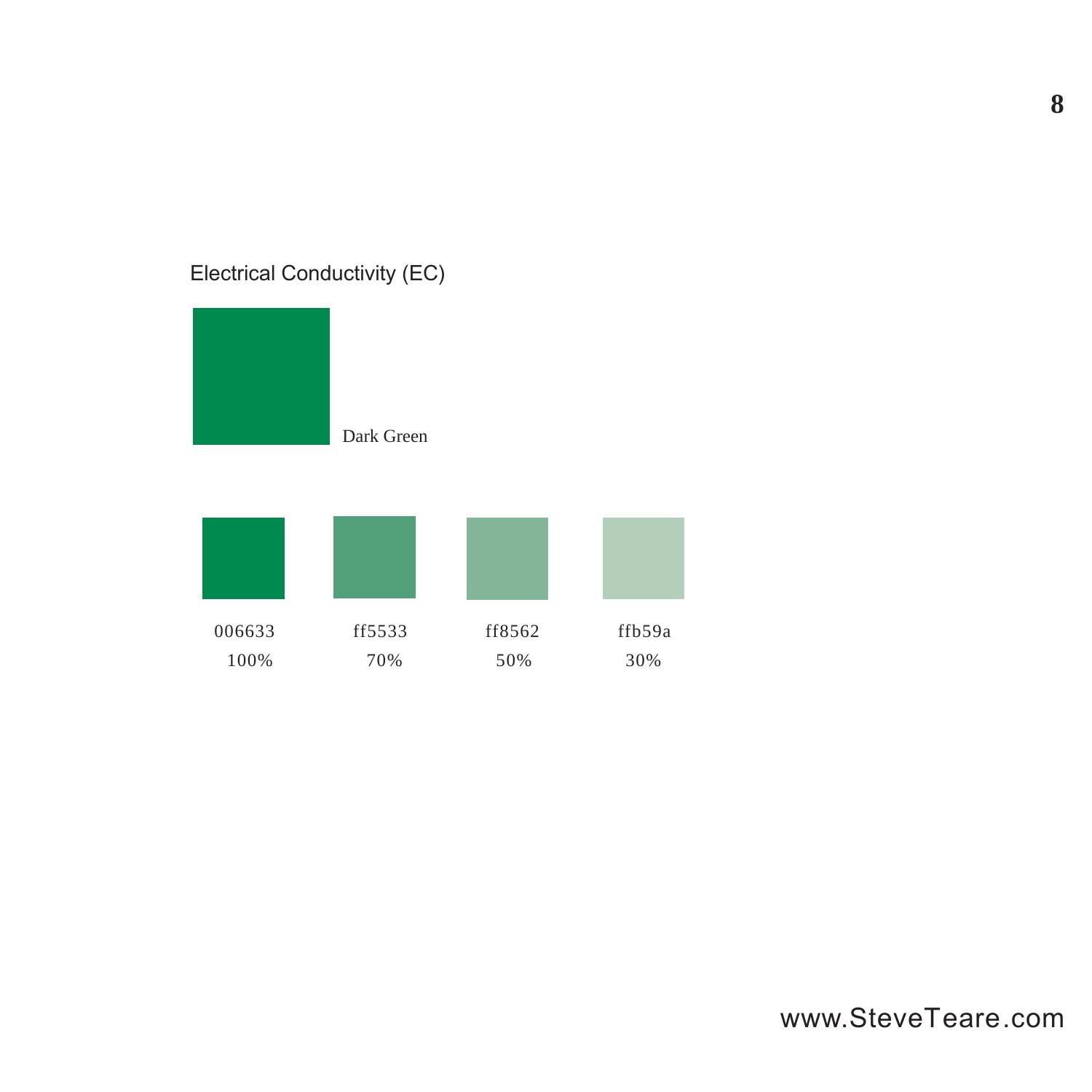## Drainage



0033ff 4c70ff 7f99ff b3c2ff 100% 70% 50% 30%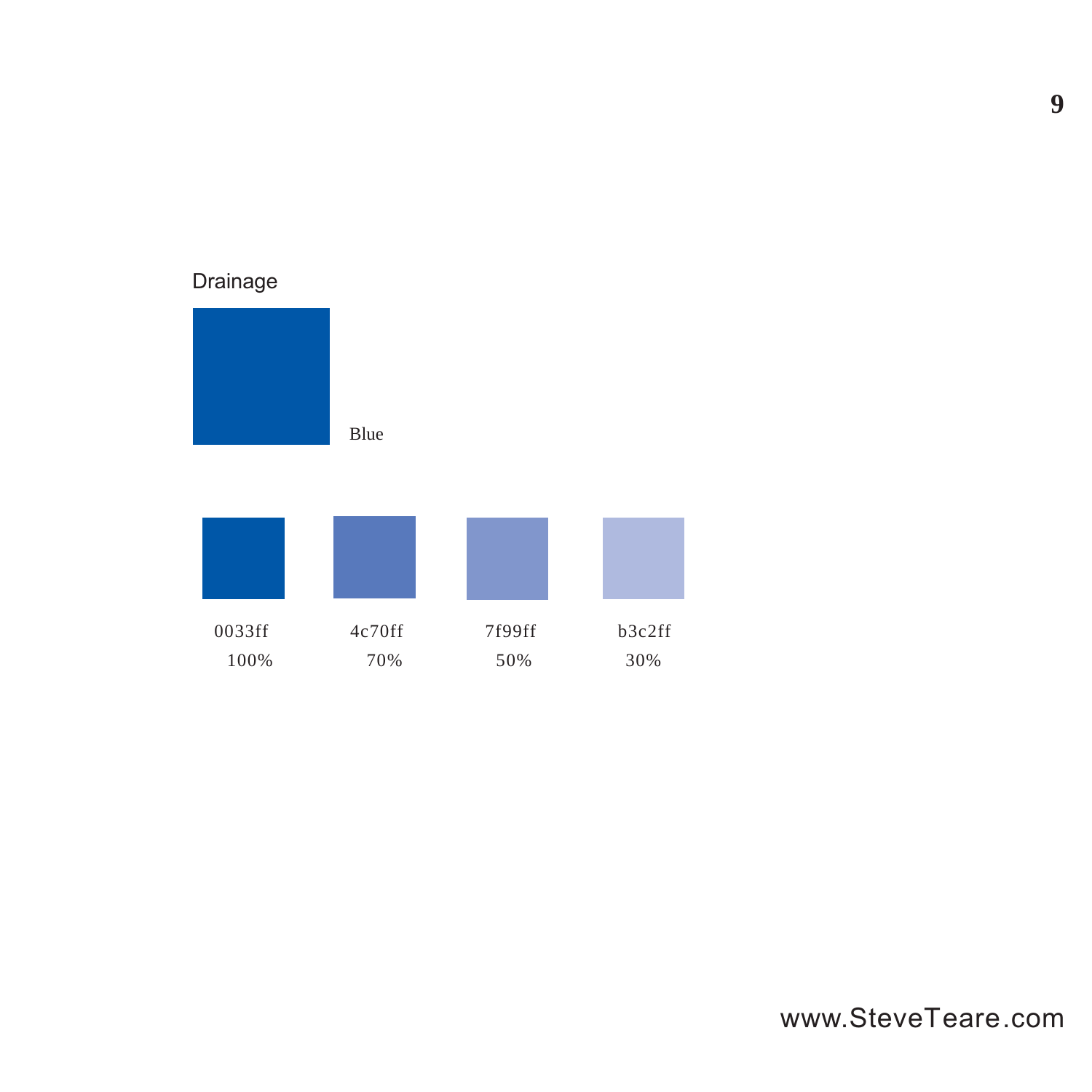#### Water Potential

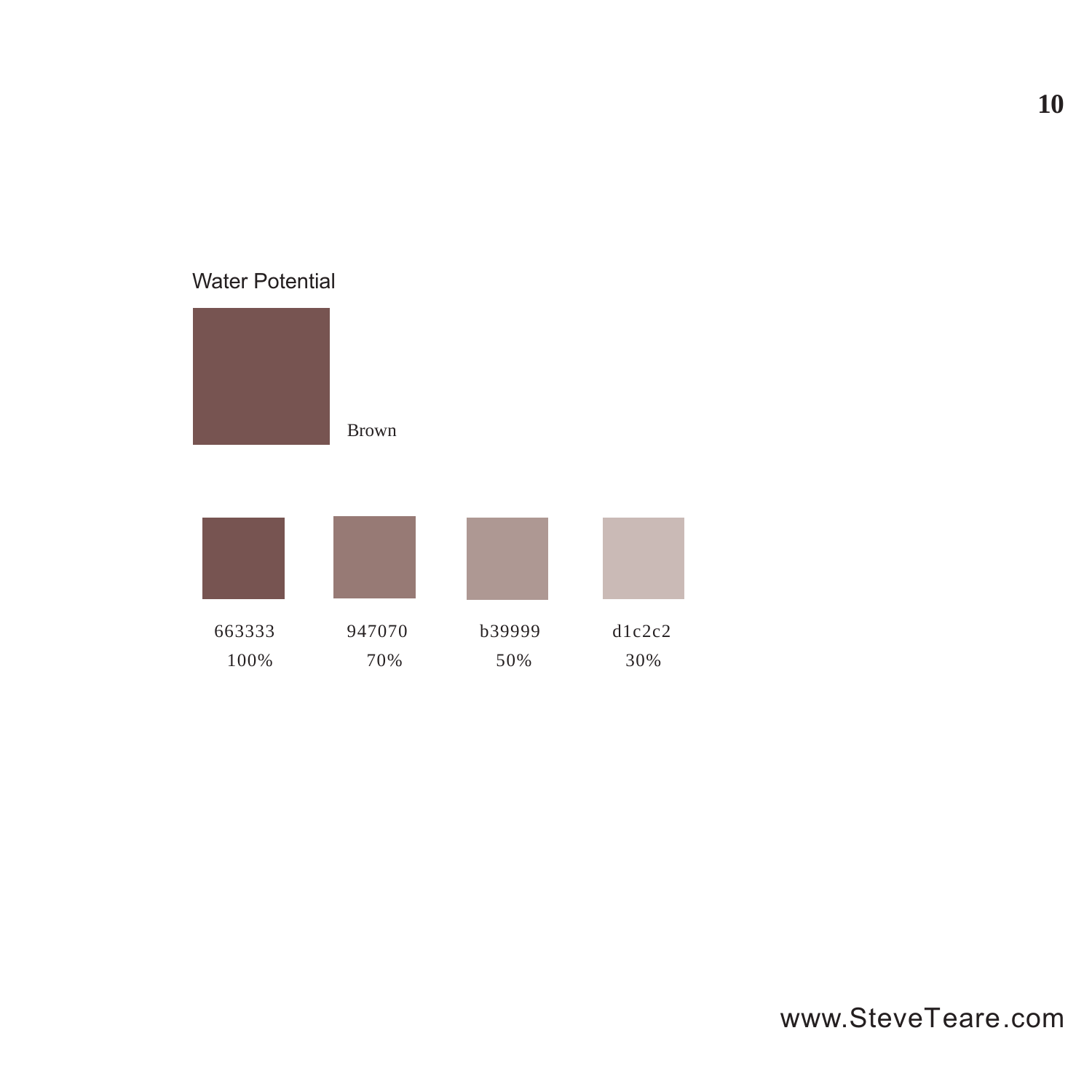## Wind Speed



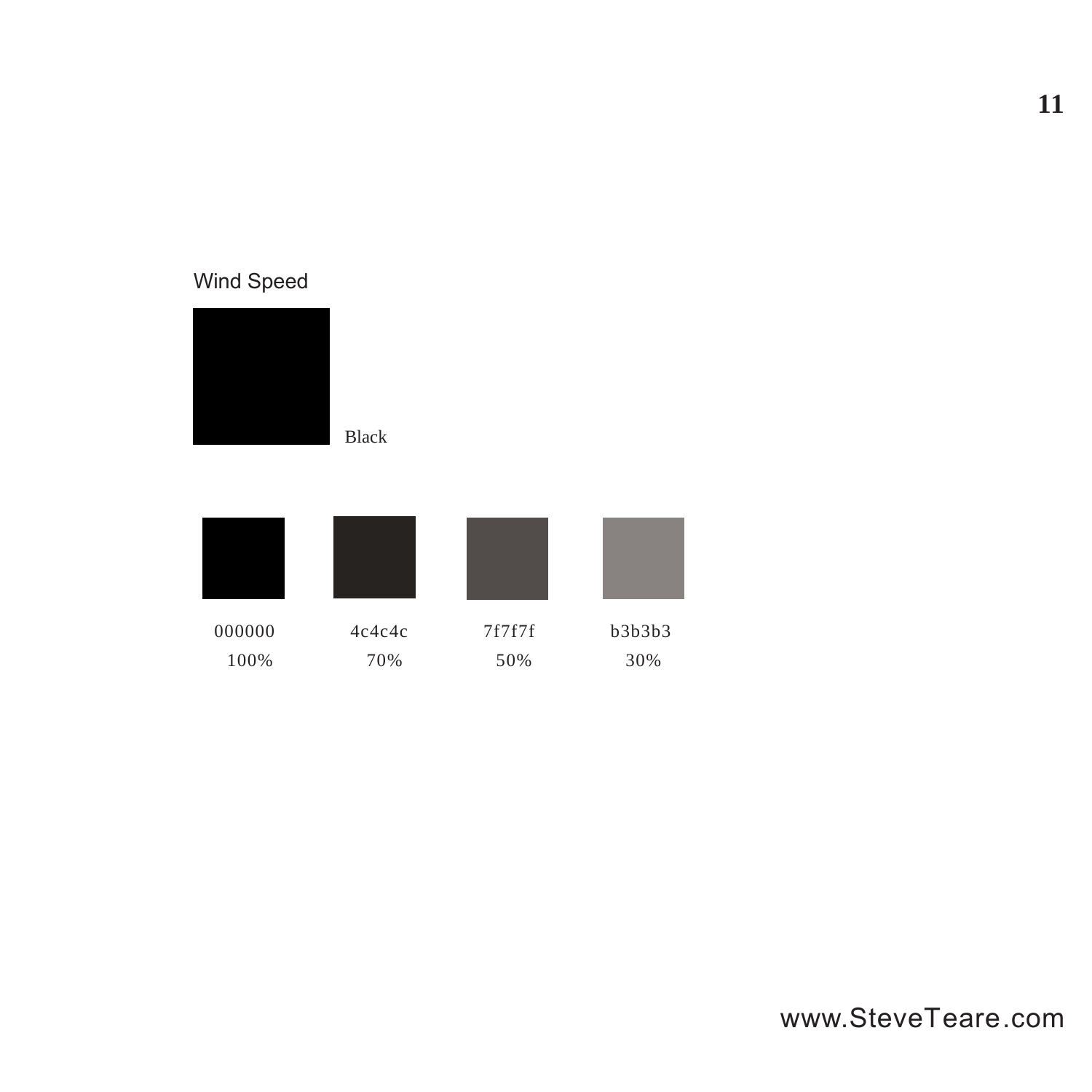#### Leaf Wetness



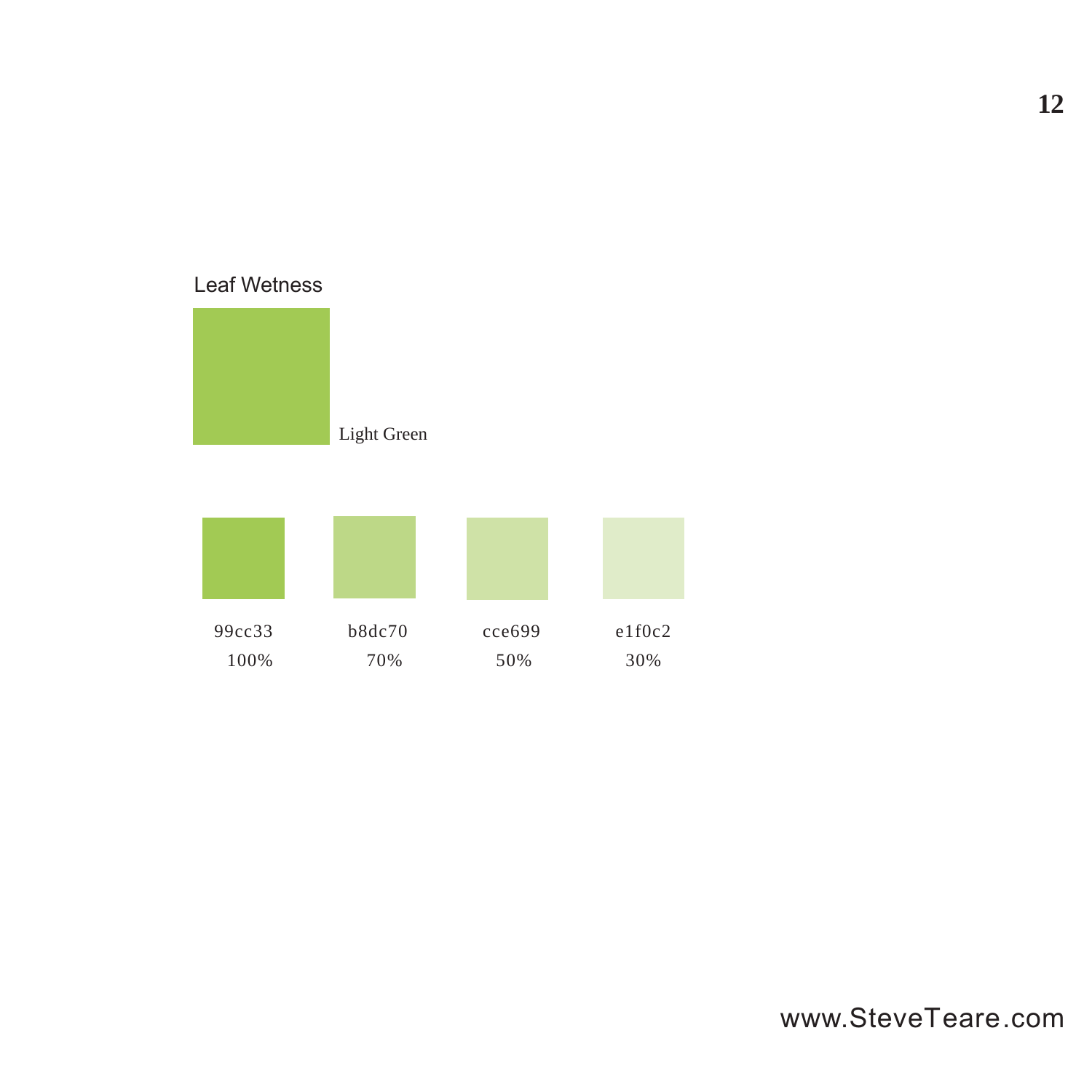#### Air Pressure



100% 70% 50% 30%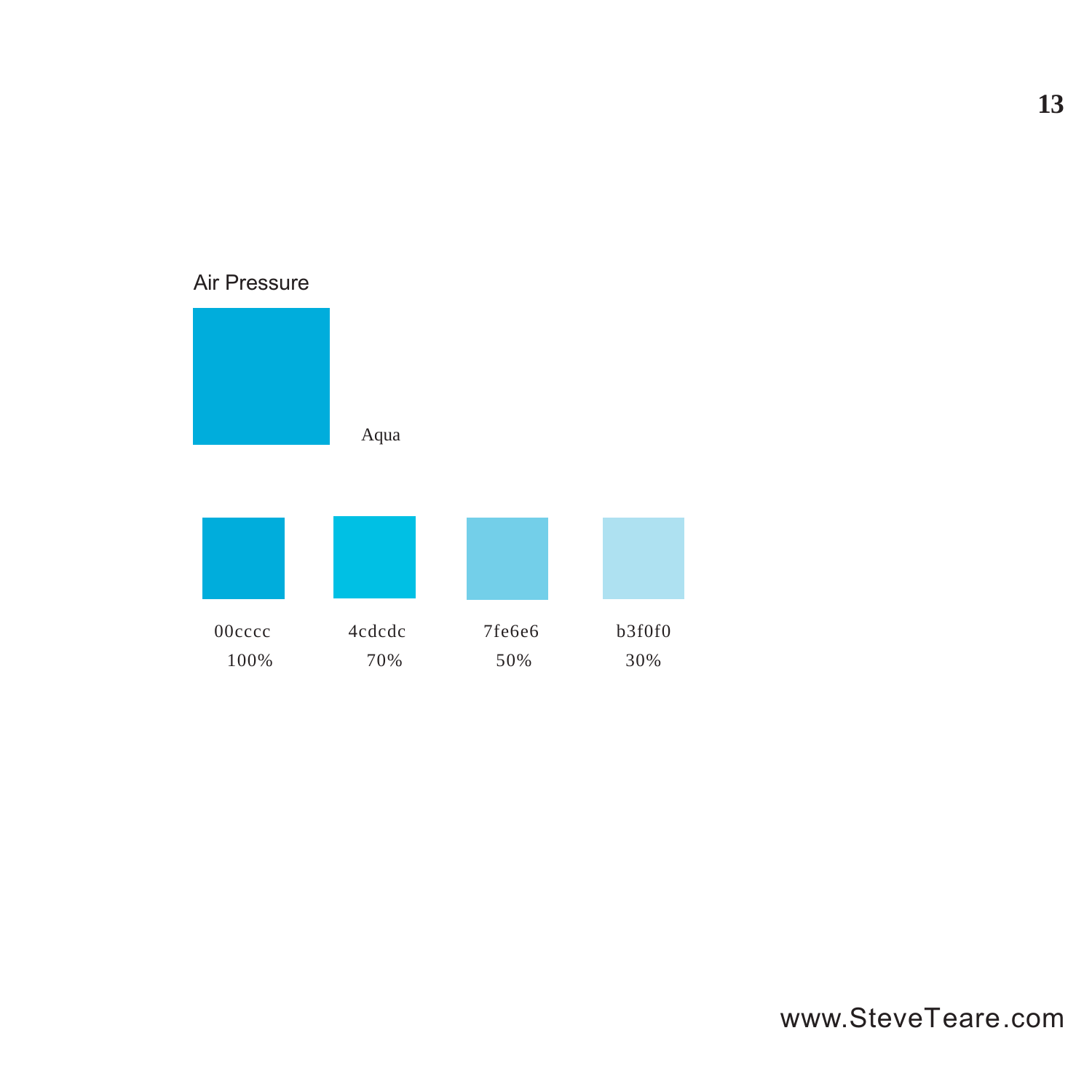#### Precipitation



000099 4c4cb8 7f7fcc b3b3e1 100% 70% 50% 30%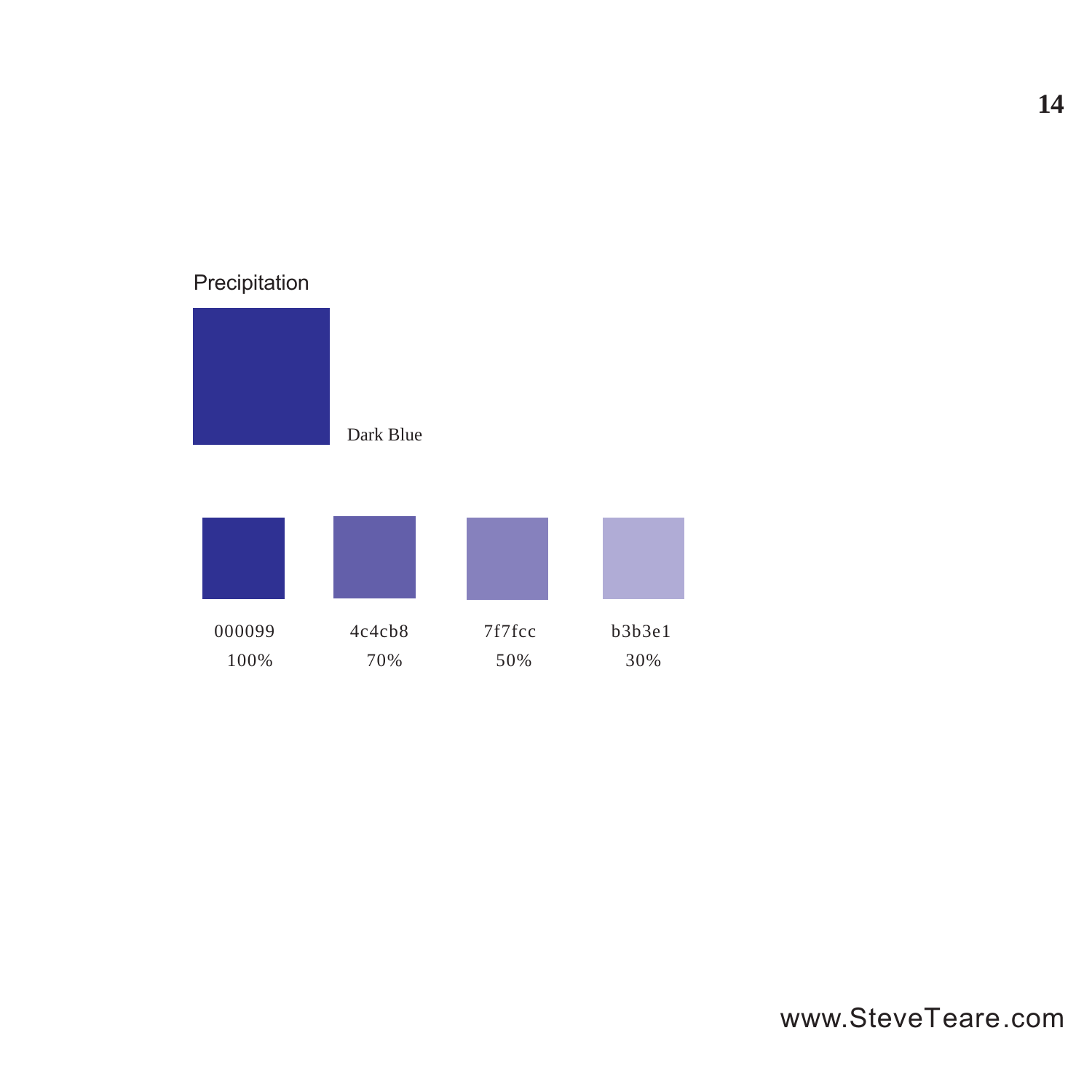## Purple 990099 b84cb8 cc7fcc e1b3e1 100% 70% 50% 30% Humidity (RH)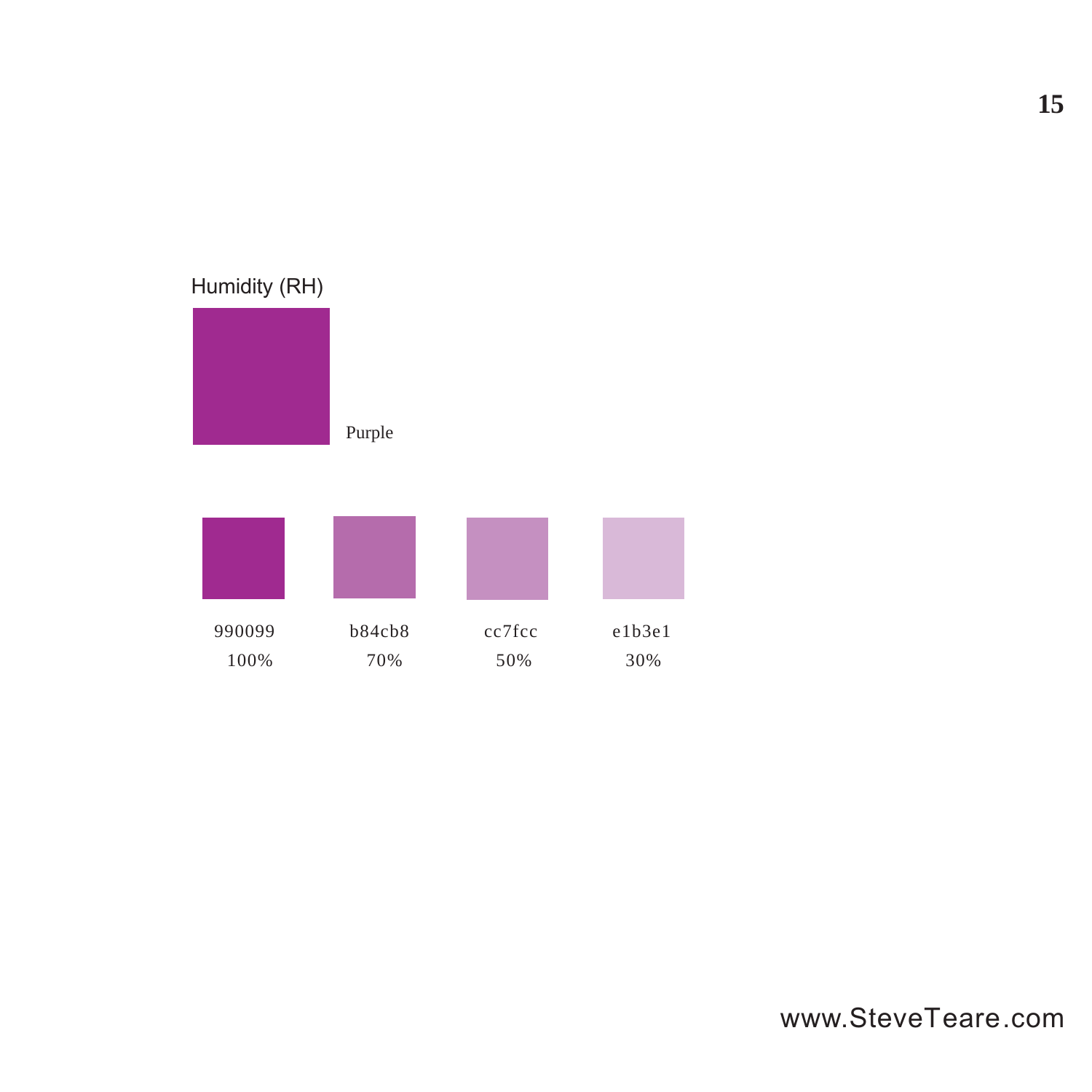

#### Photosynthetically Active Radiation (PAR)